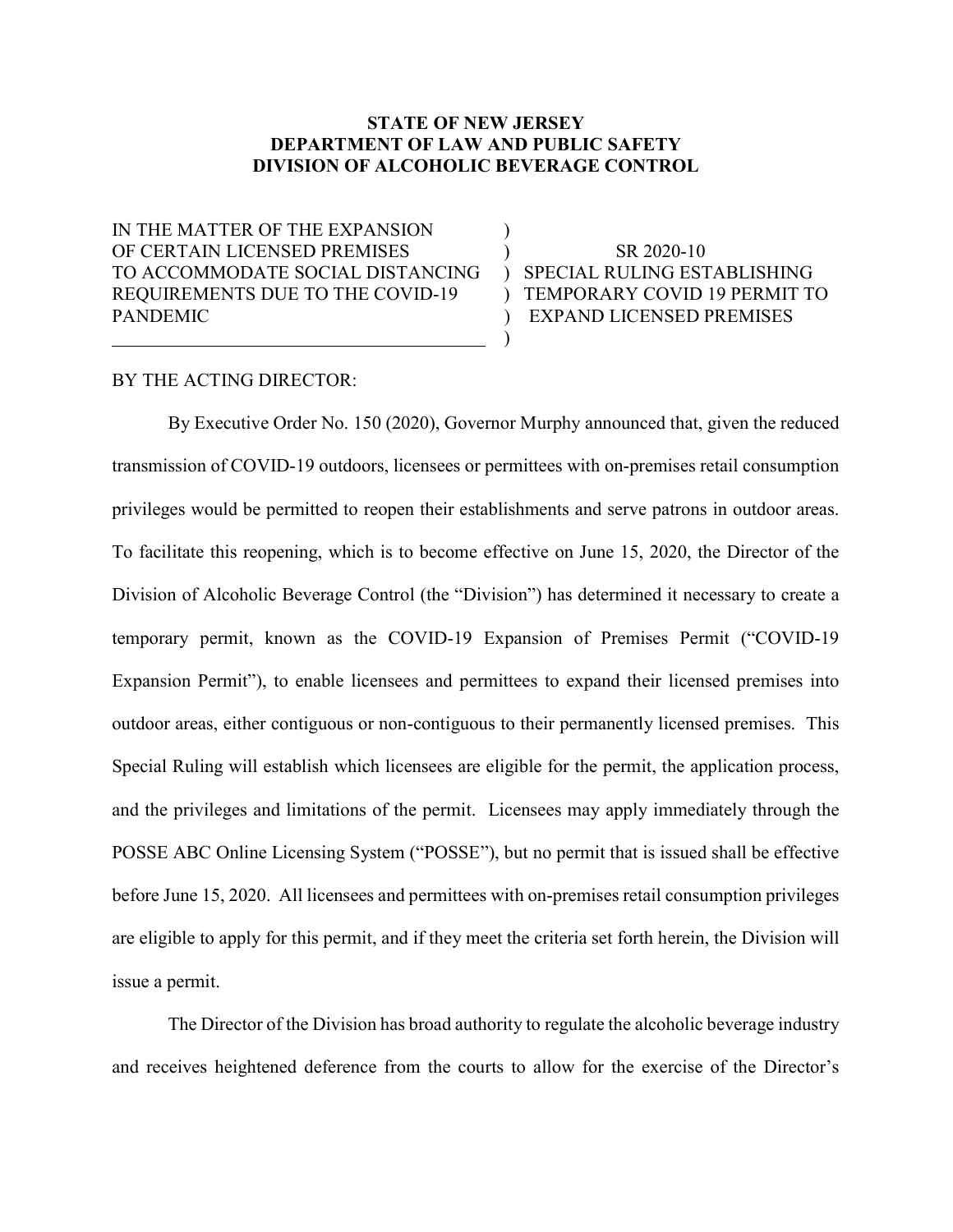discretion in the "delicate area" of alcohol regulation. Circus Liquors, Inc. v. Middletown, 199 N.J. 1, 12-13 (2009). The Director is authorized to provide for contingencies "where it would be appropriate and consonant with the spirit of this chapter to issue a license but the contingency has not been expressly provided for," and the Director may, for special cause shown, issue temporary permits. N.J.S.A. 33:1-74. It is under this authority that the Director is authorizing creation of a COVID-19 Expansion Permit.

#### I. New Permit.

The COVID-19 Expansion Permit will allow licensees to expand their premises onto areas adjacent to or contiguous with the licensed premises, where they may provide for the sale and service of alcoholic beverages as on the primary licensed premises. The Director may also permit a licensee to expand its premises onto non-contiguous property, provided the property is in reasonable proximity to the licensed premise and the licensee has safeguards in place to ensure that alcoholic beverages will be sold and served in a manner that protects public health, safety and welfare. In both contiguous and non-contiguous expansions, the licensee must demonstrate that it has a possessory interest and control over those areas, and that it will exercise the same privileges afforded to it on its existing licensed premises. Specifically, licensees that offer food service on their licensed premises must offer bona fide food service on the expanded premises. This permit would also allow Class A manufacturers, such as plenary and farm wineries, limited breweries, craft distilleries and cideries and meaderies, to expand their licensed tasting rooms into outdoor areas, but would not otherwise expand their existing privileges.

Examples of permissible expansion areas include, but are not limited to: decks, patios, sidewalks, and parking lots adjacent to or contiguous with the licensed premises, or parks, "parklets" established by a municipality, and other public rights-of-way, as long as these areas are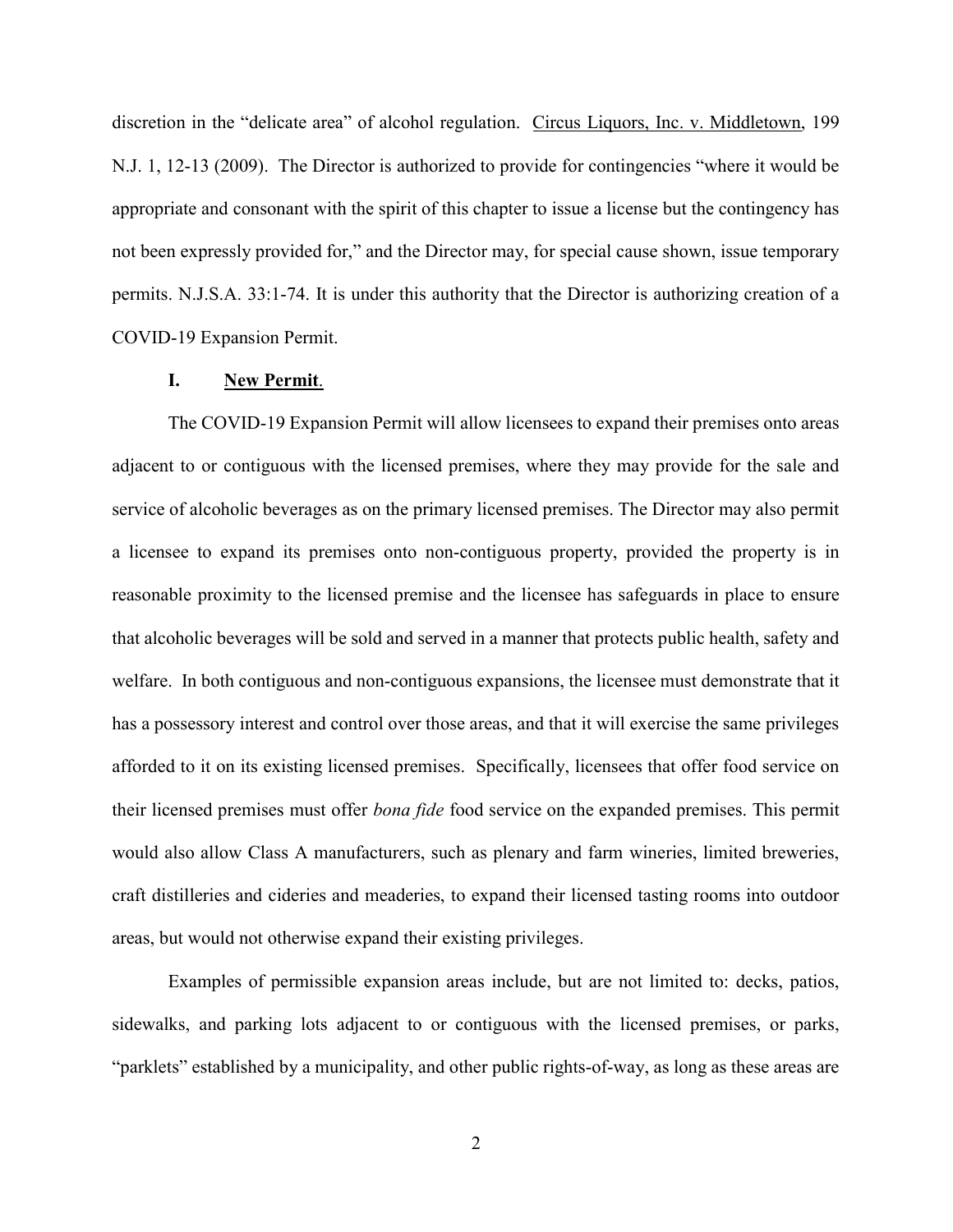accessible from the licensed premises and comply with all provisions of the Governor's Executive Orders and Administrative Orders concerning public health and social distancing requirements.

A COVID-19 Expansion Permit would not be required if a licensee sells a cocktail-to-go, as authorized by P.L. 2020, c. 33, to a patron who consumes it off of the licensed premises (e.g., on a public roadway closed off to traffic, sidewalk, park or beach) in accordance with local laws. Off-premises consumption of alcoholic beverages in public areas is within the jurisdiction of each municipality. See N.J.S.A. 40:48-1.

## II. Eligible Licensees and Permittees.

The following licensees or permittees with on-premises retail consumption privileges may apply for the COVID-19 Expansion Permit:

- 1. Plenary Retail Consumption licensees ("33");
- 2. Plenary Retail Consumption licensees with the "broad package privilege" operating primarily as a bar/restaurant ("32");
- 3. Seasonal Retail Consumption licensees ("34");
- 4. Plenary Retail Consumption licensees operating under the Hotel/Motel exception  $(*36")$ ;
- 5. State Concessionaire permittees ("14");
- 6. Golf Facility permittees ("40");
- 7. Club licensees ("31");
- 8. Limited Brewery licensees ("11");
- 9. Restricted Brewery licensees ("08")
- 10. Plenary Winery licensees ("21");
- 11. Farm Winery licensees ("22");
- 12. Cidery and Meadery licensees ("02"); and
- 13. Craft Distillery licensees ("07").

Holders of Temporary Authorization Permits ("TAP"), with on-premises retail consumption privileges, are also eligible to apply. However, licensees that do not have on-premises retail consumption privileges are not eligible to apply for the COVID-19 Expansion Permit. As noted above, applications must be submitted exclusively through POSSE.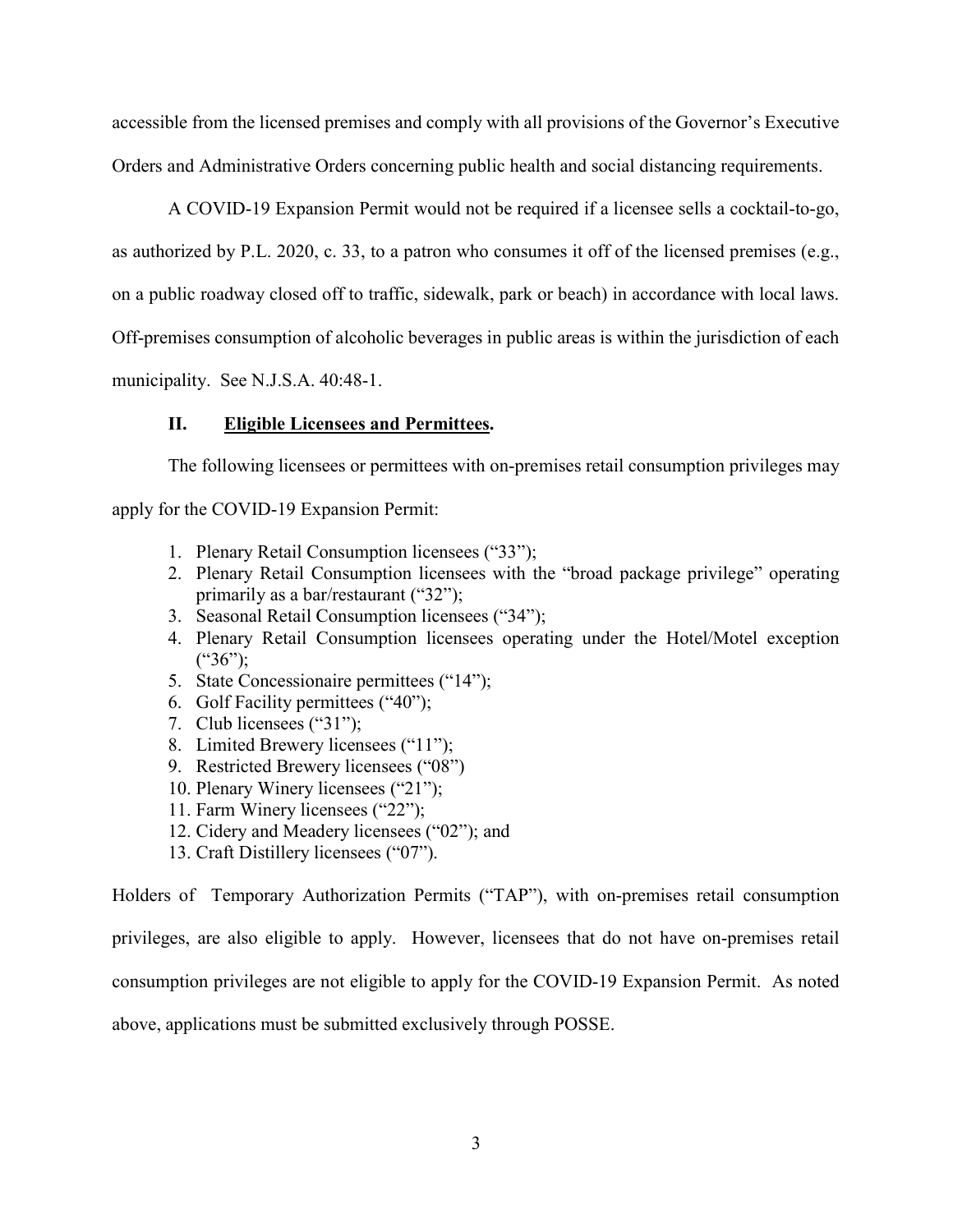#### III. Application Requirements.

The application for the COVID-19 Expansion Permit will require the applicant to provide,

at a minimum, the following information:

- 1. Name, address and license number of the applicant;
- 2. A description of the property that is the subject of the application (as well as a sketch or photographs of the property);
- 3. Written approval or documentation from the property owner authorizing the temporary use of the expanded property by a licensee;
- 4. Proposed security plan for sale and service of alcoholic beverages on the expanded premises including prevention of pass-offs, underage drinking, and over-consumption; and
- 5. Acknowledgement by the licensee that it has reviewed all applicable local and State safety and social distancing guidelines, including Executive Order No. 150 (2020) and the COVID-19 Outdoor Dining Guidelines for Retail Food Establishments, and will operate the proposed expanded premises in accordance with those guidelines or any that may be promulgated during the term of the permit.

The fee for the COVID-19 Expansion Permit will be \$75.00, in accordance with N.J.A.C.

13:2-5.5. The COVID-19 Expansion Permit will be effective as of the date of issuance by the Division, but not before June 15, 2020, and the term will run until November 30, 2020, which coincides with the month in which seasonal retail consumption licenses expire and the possibility of appropriate seasonal weather conditions. The expiration date of the COVID-19 Expansion Permit may be extended by the Director in a supplementary Special Ruling should circumstances warrant.

## IV. Review Procedure.

Upon submission of a complete COVID-19 Expansion Permit application in POSSE and payment of the permit fee, the application will be transmitted to the municipal clerk and police chief (or designee) of the locality where the license is issued, whether the license is municipallyissued or State-issued. For licensed premises located on property owned by or under the control of any political subdivision of the State of New Jersey, the application will be reviewed and approved